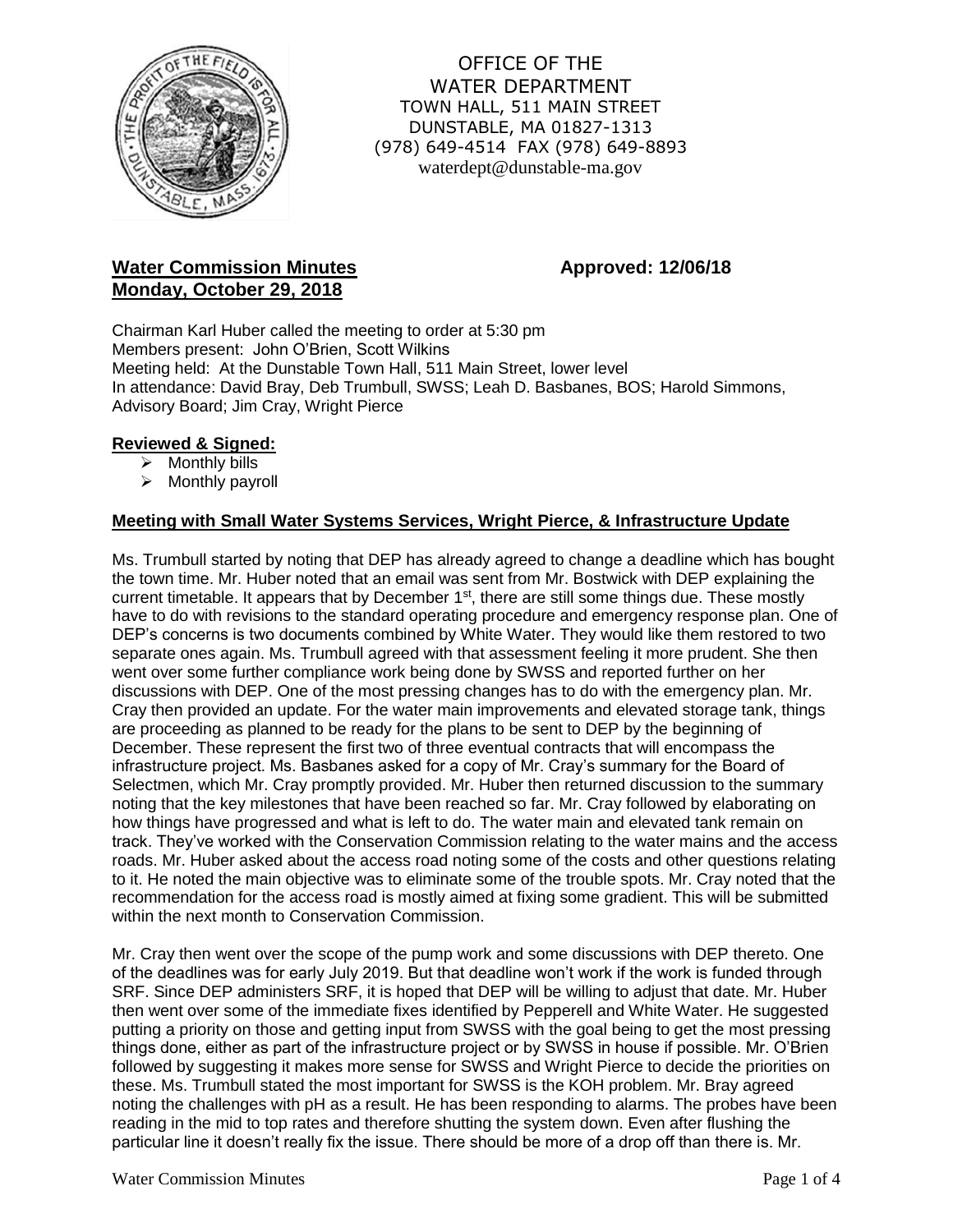Huber asked if the probe itself is bad. Mr. Bray responded it is the setup that is the issue, the probe is too close to the injection and there isn't proper mixing. Ms. Trumbull noted that this problem has been seen elsewhere and there are ways to fix it. The current setup isn't conducive. Mr. Cray outlined how the infrastructure project will address this, in particular with the new elevated water tank. The emphasis must be on having a safe and efficient system. Mr. Cray then reiterated what is in the current engineering, including the identified scope and the main components. These are accounted for. What aren't accounted for are the immediate fixes that have been otherwise identified that don't fall under the scope of the pre-existing project. Ms. Trumbull interjected to note that the VFD needs to be addressed in addition to the KOH and pH as well as the control panels.

There was then discussion of all the changes and some of the challenges that have been faced from a design and engineering view point. Mr. Cray stated that the chemical feed setup is not ideal for a variety of reasons. The main option to fix it that Wright Pierce has thought of is a dedicated feed system. Mr. Bray generally agreed with the recommendation, but had some thoughts about the probe and the chemical pump. He elaborated on past experiences and noted how things could change if the system is made more efficient by the overall infrastructure project. Mr. Cray conceded that once the new storage tank goes online, things will change. This prompted some discussion of pressure as a result. It would be around 65 to 70 lbs. Ms. Trumbull then had a few questions about the wells and some thoughts about the incorporation of having a storage tank for blending. Mr. Cray noted that the biggest thing with getting the accurate chemical feed injection is replacing the flow meter with a more accurate and updated model. From what he's seen the existing flow meter spikes up when the wells come on which causes a big slug of KOH, which is part of the problem. Mr. Huber suggested reconfiguring things. Mr. Cray agreed stating that Well No. 1 would need to be reconfigured in a way that would help with mixing. The thought would be the new meter would communicate directly to the chemical feed. He then elaborated on some of the challenges in pump control and how to deal with them. Well No. 2 would then mimic. Currently the wells operate independently, but their characteristics should operate the same. Ms. Trumbull agreed noting that the new electronic controls should then be able to alternate each well. Discussion then returned to the pH and the communication lines for alarms and testing. One of the goals has been to try to keep things efficient, but keep costs down. But there must be a way to provide the kind of control needed.

There was then discussion of pressure in the tanks. Mr. O'Brien noted that obviously there must be a direct correlation between the water volume in the storage tank and the water pressure in the system as well as what is being pumped into the tank. Mr. Bray inquired about cleaning the tanks as well as inspection. Mr. Cray went over DEP's requirements for those kinds of scenarios and how the design takes them into account. This prompted discussion regarding the storage tank. Mr. Cray stated it is a pedestal tank and noted that some of the energy needs will incorporate solar power. Ms. Trumbull had some concerns about relying strictly on solar. Ms. Basbanes noted that eventually the town hopes to build a public safety building nearby on the same property, but that is likely 10 years out. There was then discussion of the placement of lights on the tank as well as antennas. Mr. Cray then inquired about whether there is any portion that needs to be done before the SRF, such as short term upgrades, as Wright Pierce needs to know what it is and how it will be procured. If the department needs these they will need to get a new bid package. Mr. Huber responded by explaining what is intended and noted that Weston & Sampson has helped provide some costs and that information has been given to SWSS. The ballpark costs were anywhere from \$50,000 to \$75,000. Mr. O'Brien noted that it appears that the most pressing of those is the pH and the KOH. Mr. Huber agreed stating those are the things that really need to be working properly. Ms. Trumbull submitted that the control panel should be part of that. There are a lot of pluses with the newer ones. They make a difference for maintenance and management. Mr. Cray stated that the way the project is setup right now is around the SRF funding schedule. Construction won't start until summer of 2019. If there is anything that must be done sooner, then that needs to be identified. Otherwise, it'll have to wait.

Mr. Huber responded that the most pressing need is to solve the water operator issue with a long term contract. Then the project and ACOP followed by upgrades to the system. That said the short term improvements have to be done. Since some of them should be done prior to the SRF funding, then the funding has to be found aside from SRF. Ms. Basbanes agreed stating that what should be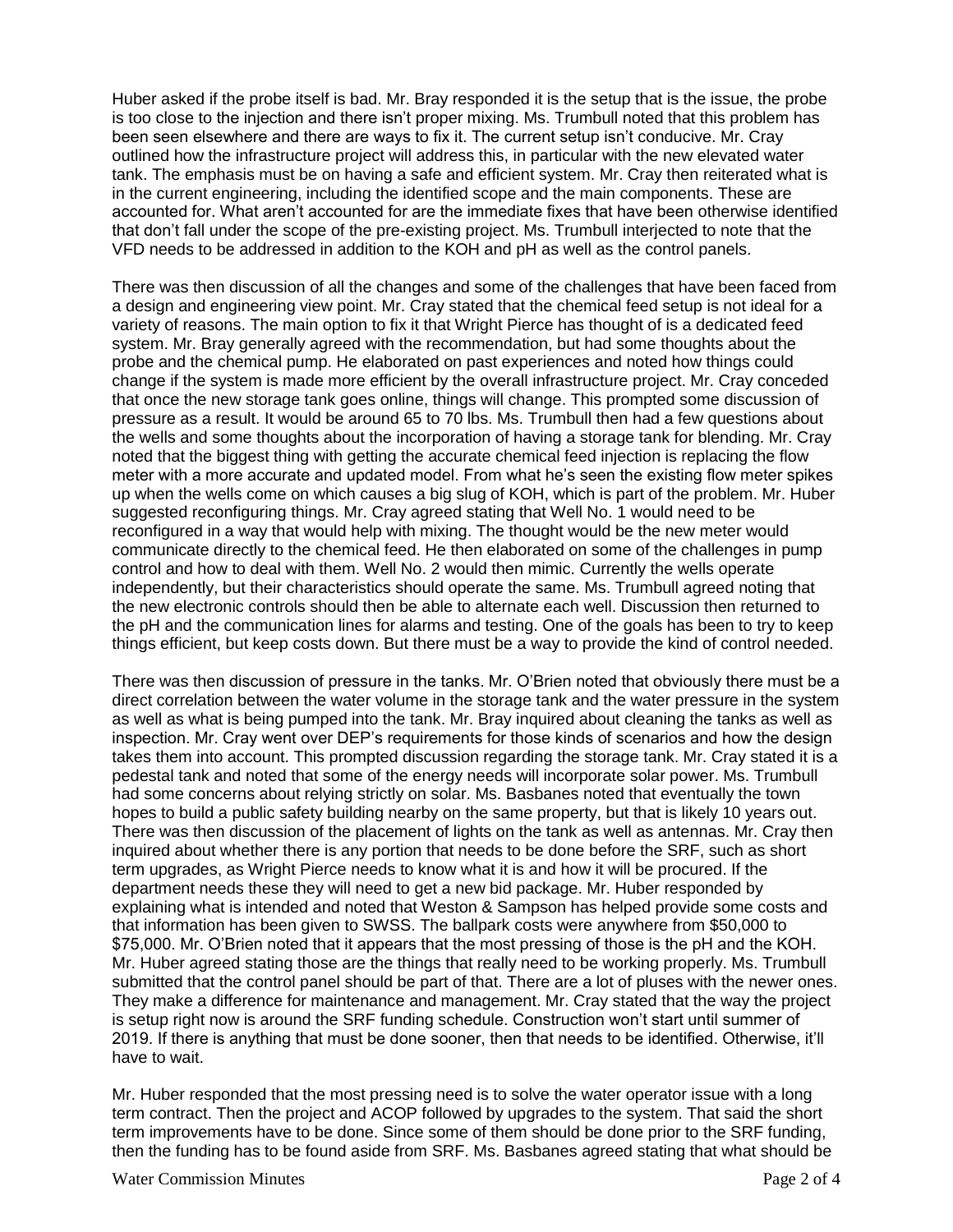done now, should be done. Lay the cards on the table and use what is available. The list is clearly being whittled down to the most important items. It was suggested that as much as can be swept into the infrastructure project should be, so as to save on the procurement and bidding process, but otherwise the most pressing short list of items should be done. The Water Department has about \$50,000 for system repairs, so it may be prudent to use that for what is most pressing and the rest go into the infrastructure project. Ms. Trumbull turned discussion back to the emergency plan and asked if it would be possible to simply replace the hydropneumatic tanks. Mr. Cray responded that DEP would not allow the town, with a system of its size, to replace the existing tanks; at least not on a long term basis. Perhaps a temporary tank could be procured as part of that emergency plan. This prompted further discussion about temporary options. Mr. O'Brien suggested the process should be kept as is for now with the emergency plan put in place and the town deals with what must be done immediately. Ms. Trumbull stated the KOH is the most pressing of any fix. Mr. Cray suggested the biggest issue is the flow meter and how it is measuring. That measurement is what effects the chemical feed. Mr. Bray mostly agreed stating that they are tied together. Mr. Cray felt confident a solution can be found, including a stop gap fix. Mr. Huber suggested that SWSS and Wright Peirce figure the details for this and other short term fixes, the department can try to wrap the budget around that assuming that they don't impact the overall infrastructure project in any negative ways.

## **Meter Readings**

Mr. Bray reported the meter reads are done. There are about 3 to 4 meters that were unreadable. These included one for the cemetery and one for the Fire Station. There are also some meters which have been giving errors. Those may require some minor repairs.

### **Update on Any Flushing Done**

Mr. Bray reported that flushing hasn't been done yet because he is tentative on opening them up right now without first speaking to several officials more familiar with the town's hydrants. There is usually a sequence and Mr. Bray wants to make sure that he uses the right one and doesn't cause any damage. He also asked if there are any departments that need to be notified. Some towns require the Police and Fire be notified. Mr. Huber noted that no usually notice is required for departments as it is obvious what is being done. Mr. Bray suggested having Ms. Bresnick send out notification prior to any flushing to water customers.

# **Review Breakdown of Finances for FY19**

The Commission reviewed its finances noting where billing stands now that the metering has been completed.

### **Authorization of Accounts Payable & Payroll**

Mr. Huber reported on the bills paid. There was only one bill this period since the last meeting, the Borden & Remington bill for chemical treatment of the water system. The Commission then signed payroll for water employees.

### **Minutes**

The Commission considered its minutes from October 15<sup>th</sup>, 2018. Seeing no necessary changes or modifications, the Commission proceeded with adopting them.

A motion was made by Mr. O'Brien to adopt the minutes of October 15<sup>th</sup>, 2018. The motion was seconded by Mr. Huber and passed by majority vote.